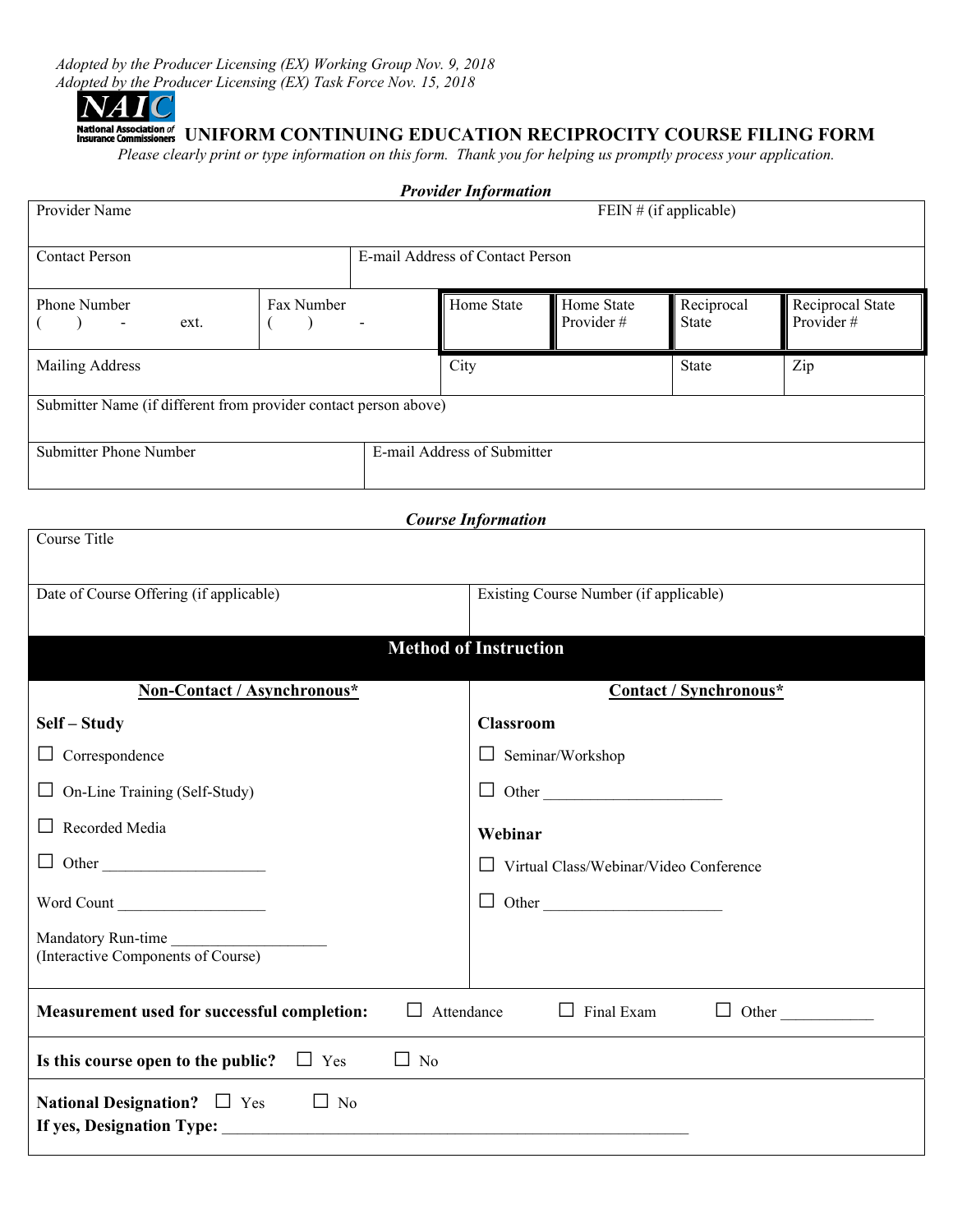|--|

| <b>Credit Hours Requested and Course/Hours Decision</b>                                                   |                                  |  |                                      |  |                                           |  |  |  |  |  |  |  |
|-----------------------------------------------------------------------------------------------------------|----------------------------------|--|--------------------------------------|--|-------------------------------------------|--|--|--|--|--|--|--|
| <b>Course Concentration</b>                                                                               | Hrs Requested by                 |  | Hrs Approved by Home                 |  | Hrs Approved by                           |  |  |  |  |  |  |  |
|                                                                                                           | Provider<br>Sales/Mktg Insurance |  | <b>State</b><br>Sales/Mktg Insurance |  | Reciprocal State<br>Sales /Mktg Insurance |  |  |  |  |  |  |  |
| A. Producer Topics:                                                                                       |                                  |  |                                      |  |                                           |  |  |  |  |  |  |  |
| (Circle Appropriate Course Concentration)                                                                 |                                  |  |                                      |  |                                           |  |  |  |  |  |  |  |
| Life / Health                                                                                             |                                  |  |                                      |  |                                           |  |  |  |  |  |  |  |
| Property / Casualty/Personal Lines                                                                        |                                  |  |                                      |  |                                           |  |  |  |  |  |  |  |
| Ethics                                                                                                    |                                  |  |                                      |  |                                           |  |  |  |  |  |  |  |
| General (Applies to all lines)                                                                            |                                  |  |                                      |  |                                           |  |  |  |  |  |  |  |
| <b>Insurance Laws</b>                                                                                     |                                  |  |                                      |  |                                           |  |  |  |  |  |  |  |
| Other (LTC, NFIP, Viaticals, Annuities, etc.)                                                             |                                  |  |                                      |  |                                           |  |  |  |  |  |  |  |
| <b>Total Hours</b>                                                                                        |                                  |  |                                      |  |                                           |  |  |  |  |  |  |  |
| <b>B.</b> Adjuster Topics                                                                                 |                                  |  |                                      |  |                                           |  |  |  |  |  |  |  |
| (Circle Appropriate Course Concentration)                                                                 |                                  |  |                                      |  |                                           |  |  |  |  |  |  |  |
| General                                                                                                   |                                  |  |                                      |  |                                           |  |  |  |  |  |  |  |
| Workers Comp                                                                                              |                                  |  |                                      |  |                                           |  |  |  |  |  |  |  |
| Ethics                                                                                                    |                                  |  |                                      |  |                                           |  |  |  |  |  |  |  |
| Other                                                                                                     |                                  |  |                                      |  |                                           |  |  |  |  |  |  |  |
| <b>Total Hours</b>                                                                                        |                                  |  |                                      |  |                                           |  |  |  |  |  |  |  |
| C. Public Adjuster                                                                                        |                                  |  |                                      |  |                                           |  |  |  |  |  |  |  |
| (Circle Appropriate Course Concentration)                                                                 |                                  |  |                                      |  |                                           |  |  |  |  |  |  |  |
| General                                                                                                   |                                  |  |                                      |  |                                           |  |  |  |  |  |  |  |
| Ethics                                                                                                    |                                  |  |                                      |  |                                           |  |  |  |  |  |  |  |
| Other <u>experience</u>                                                                                   |                                  |  |                                      |  |                                           |  |  |  |  |  |  |  |
| <b>Total Hours</b>                                                                                        |                                  |  |                                      |  |                                           |  |  |  |  |  |  |  |
| <b>Information Below is for Regulator Use Only</b>                                                        |                                  |  |                                      |  |                                           |  |  |  |  |  |  |  |
| <b>Approval Date</b>                                                                                      |                                  |  |                                      |  |                                           |  |  |  |  |  |  |  |
| Course Number assigned                                                                                    |                                  |  |                                      |  |                                           |  |  |  |  |  |  |  |
| Course approval expiration date                                                                           |                                  |  |                                      |  |                                           |  |  |  |  |  |  |  |
| Signature of Home State Regulator/Representative<br><b>OR ATTACH Provider Home State Approval</b><br>Form |                                  |  |                                      |  |                                           |  |  |  |  |  |  |  |
| Signature of Reciprocal State<br>Regulator/Representative OR ATTACH<br>Reciprocal State Approval Form     |                                  |  |                                      |  |                                           |  |  |  |  |  |  |  |